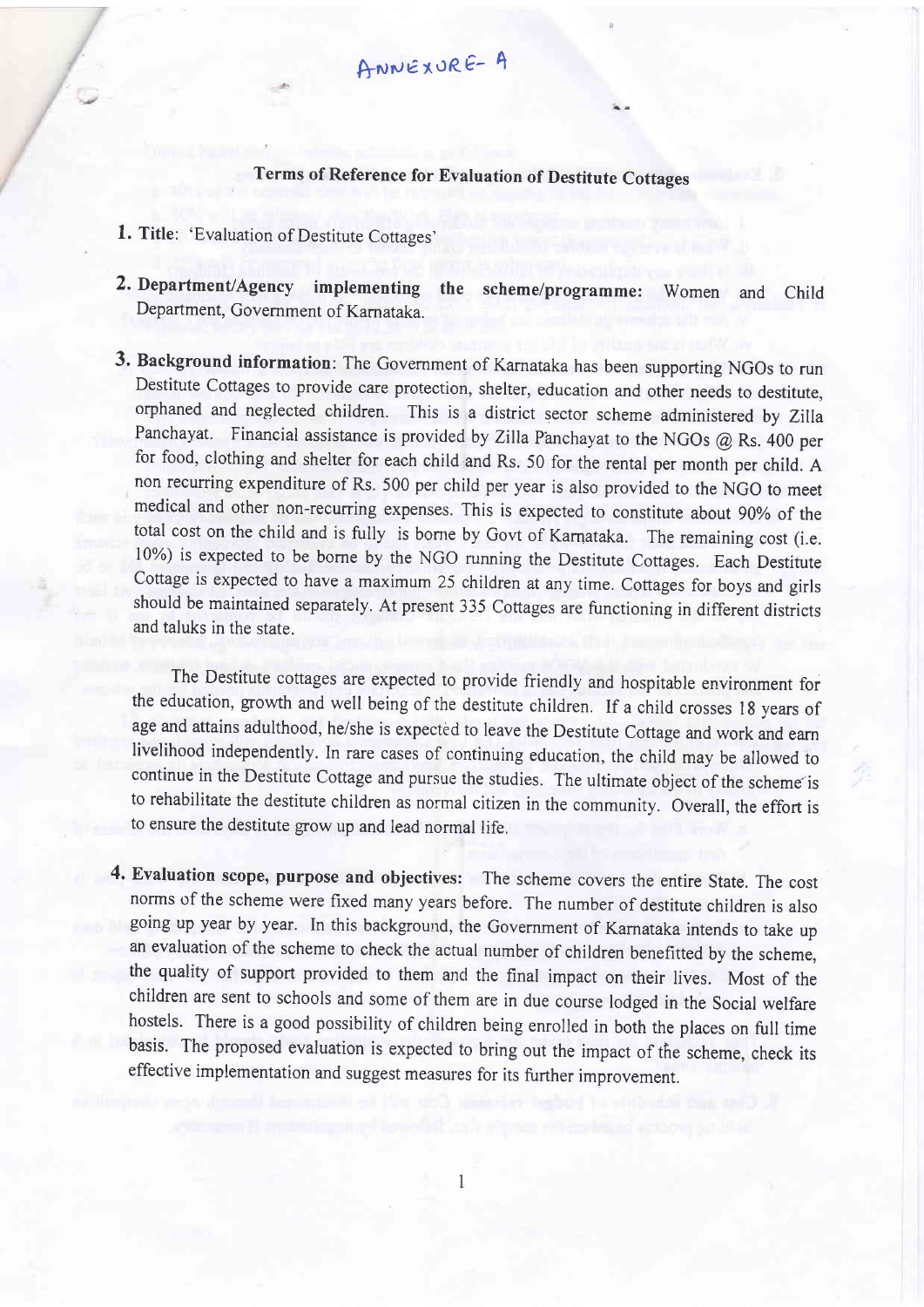## 5. Evaluation questions: The following are the list of evaluation questions:

- i. How many destitute cottages are functioning effectively in the state?
- ii. what is average number of children taking shelter in them annually?
- iii. Is there any duplication or falsification in the enrolment of destitute children?
- iv. What is the average living cost per child per month. Is it being met adequately?
- v. Are the scheme guidelines are being adhered to by the NGOs running the Cottages?
- vi. What is the quality of life the destitute children are able to enjoy?
- vii. What proportion of destitute children are rehabilitated and how effectively?
- viii. Whether any destitute children are notadmitted because of the capacity constraints.
- ix. What is the reason for fluctuations in the annual performance of the scheme?
- x. Is there any overlap or duplication of with any othei program of any other Department?
- xi. How could the program be implemented better in the future?
- 6. Evaluation methodology: At least 2 Destirute Cottages should be selected randomly in each district and their functioning in the last 5 years has to be evaluated thoroughly using scheme guidelines. The facilities provided to the children and the quality of life enjoyed has to be assessed and verified with all the children currently lodged in the selected Cottage. At least 5% of the children who left the Destitute cottages should be contacted to see if the transformation and their establishment as normal citizens are satisfactory. Interviews should be conducted with the NGOs running the Cottages, social workers, school teachers, trainers and officers of the various Depts concerned to ascertain improvements needed for the scheme.
- 7. Deliverables and time schedule: The Line Department concerned will provide the required information and data to the prospective applicants. Successful Consultant is expected to adhere to the following timelines and deliverables:
	- a. work plan for the proposed study should be submitted within 30 days after the release of first installment of the contract sum.
	- b. Primary data collection should be completed within 3 months after the work plan is approved bY KEA.
	- c. Draft evaluation report should be submitted within one month after completing field data collection for approval by a joint team of KEA and Line Department/Agency officers.
	- d. Final evaluation report should be submitted within one month after the draft report is approved.

Thus excluding the time taken for approval, the evaluation study should be completed in <sup>6</sup> months' time.

8. Cost and schedule of budget releases: Cost will be determined through open competitive bidding process based on the sample size, followed by negotiations if necessary.